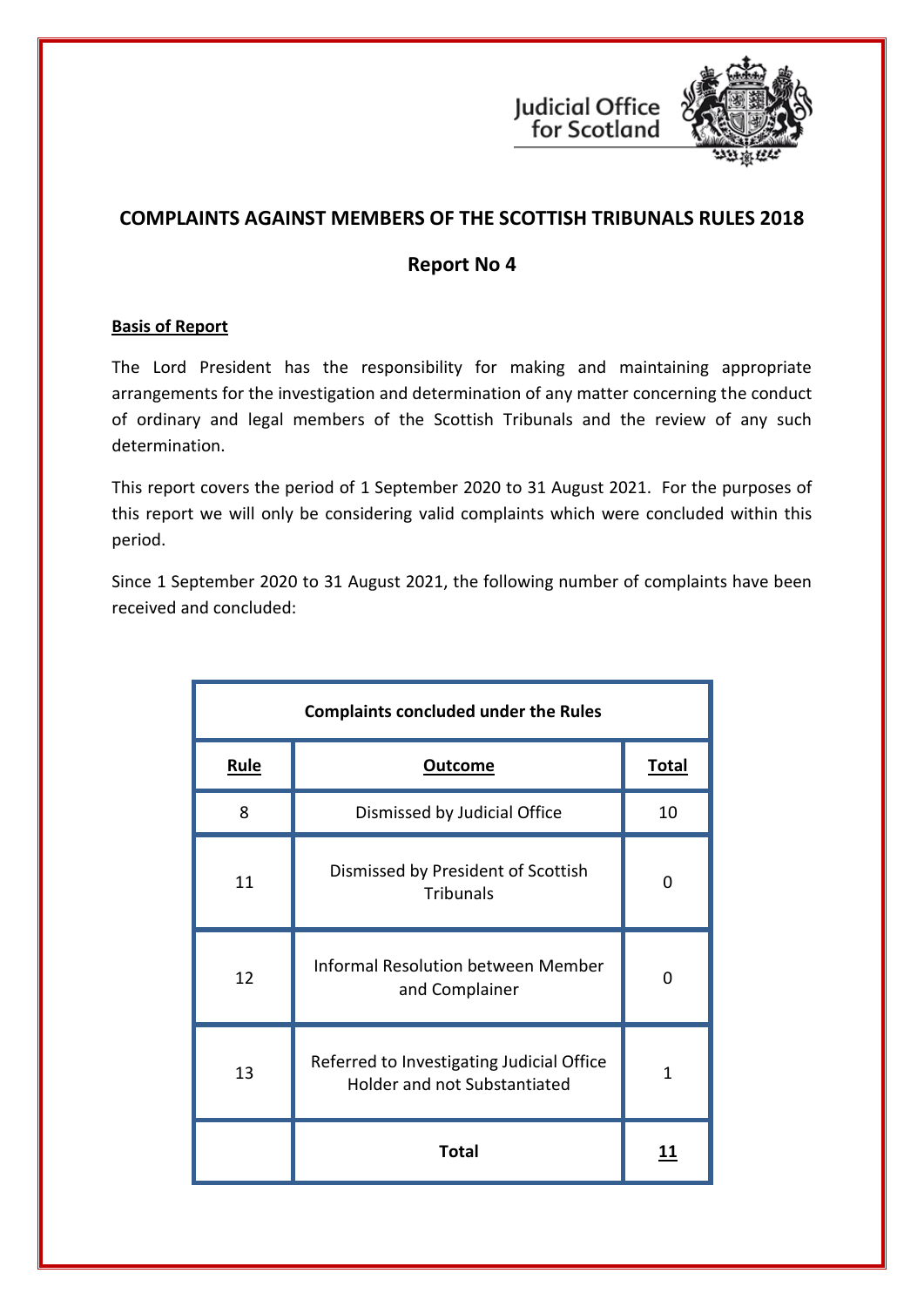



#### **Dismissed by Judicial Office**

**Rule 8:** The JOS concluded 10 complaints under this Rule:

o All 10 complaints were dismissed under Rule 8(4)(b) – *it is about a judicial decision.*

## **Referred to an Investigating Judicial Office Holder**

In this reporting period, 1 complaint was referred to an Investigating Judicial Office Holder for investigation and concluded.

 $\circ$  1 complaint was investigated, and the complaint was found to be unsubstantiated by the Investigating Judicial Office Holder.

#### **Outstanding Complaints**

As of 1 September 2021, there are currently 2 outstanding complaints under consideration.

A copy of the Rules and associated guidance can be found on our website: [www.judiciary.scot/home/publications/tribunal-complaints](https://www.judiciary.scot/home/publications/tribunal-complaints)